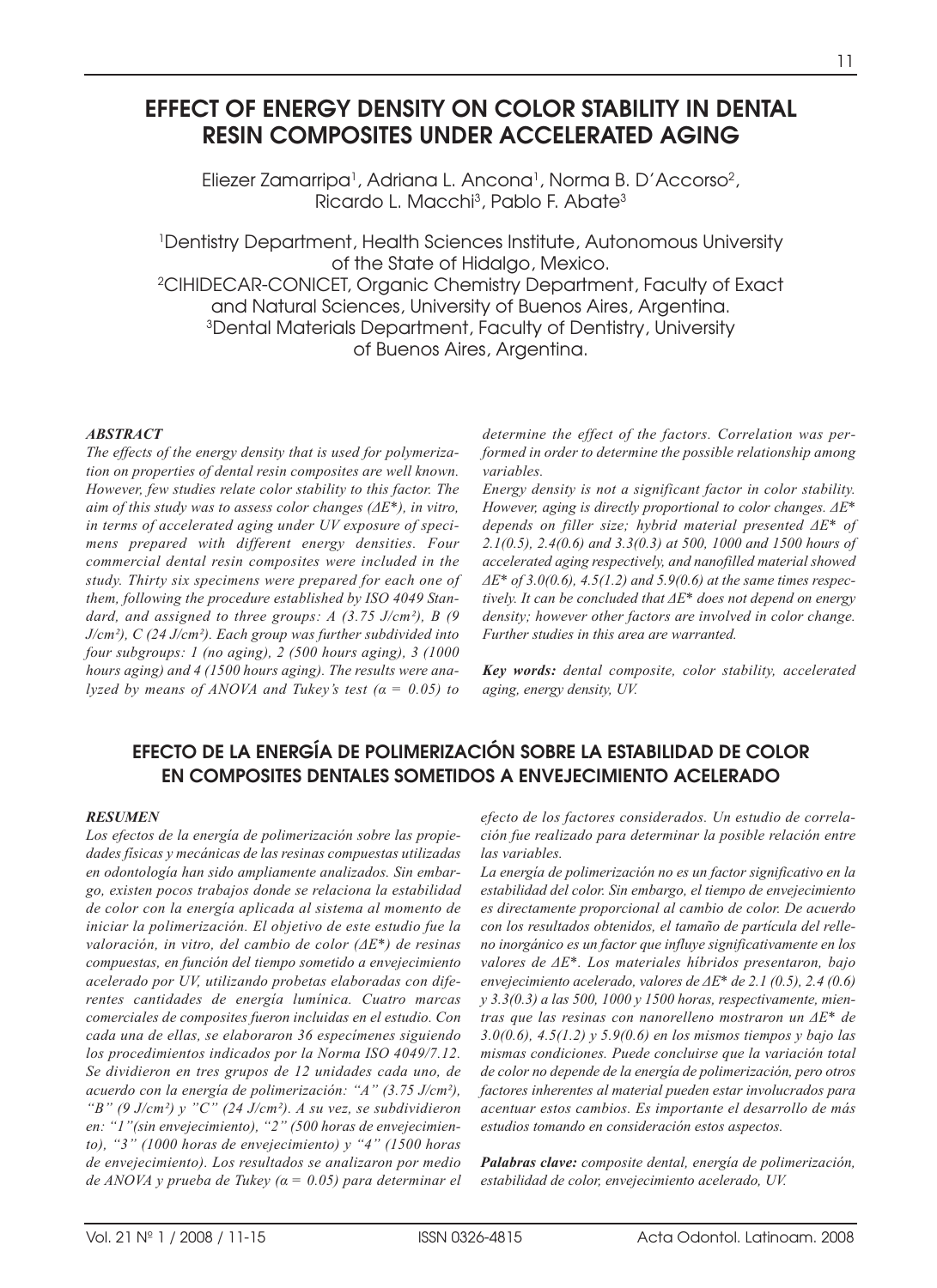# **INTRODUCTION**

One of the main development points in restorative dental materials has been the necessity to create highly aesthetic dental restorations; color stability and curing energy density are important factors for achieving this goal.

Since dental resin composites appeared in 1956<sup>1</sup>, the great advantage over dental amalgam, is the "tooth color" they give the restorations. For this reason, color stability has been extensively studied <sup>2-4</sup>. The technological development of the CIELa\*b\* system allows for quantitative assessment of this factor  $5, 6$ .

Buchalla et al.<sup>7</sup> reported that color difference ( $\Delta E^*$ ) in resin discs, increased after storage for one month under artificial day light and that the difference increased under the influence of water storage.

Erosion of the organic matrix and exposure of the inorganic filler, are the possible causes for color changes, once the specimens have been subjected to aging in weathering chambers. Powers et al. $8-10$ found that the material becomes darker and more opaque as the time under weathering conditions progresses. This fact was corroborated by the finding that the values of  $L^*$  and a<sup>\*</sup> diminish, while  $b^*$ increases, when resin composite specimens are submitted to the action of UV and humidity<sup>11</sup>.

Energy density, in light-cured resin composites, is a factor related to physical, chemical and mechanical

characteristics; it has been proven that the superficial hardness, flexural strength, sorption, solubility and degree of conversion of these materials, depend on this energy12-21.

Hosoya<sup>22</sup> assessed in vitro color in dental composites as related to energy density in a five year study, concluding that the color change modes of specimens differed for the different color shades and light curing times. However, few studies have addressed the issues of color stability and curing energy density. The purpose of this study was to relate energy density to color stability of dental resin composites in terms of exposure time to accelerated aging by UV.

## **MATERIALS AND METHODS**

Two hybrid composites (Filtek Z250 and Tetric Ceram) and two nanofilled composites (Filtek Supreme and Tetric EvoCeram), were selected as representative restorative materials. Manufacturing information is provided in Table 1.

Thirty six specimens for each material were made, using a stainless steel mold of 15mm–diameter x 1mm-depth. The specimens were divided in three groups of twelve (according to the energy output): "A" (3.75 J/cm<sup>2</sup>), "B" (9 J/cm<sup>2</sup>) and "C" (24 J/cm<sup>2</sup>), and each one of them, was further subdivided into four groups: "1"(no aging), "2" (500 hours aging), "3" (1000 hours aging) and "4" (1500 hours aging).

| <b>TABLE 1. Products used in this study</b> |                |                  |                 |         |                              |                     |              |
|---------------------------------------------|----------------|------------------|-----------------|---------|------------------------------|---------------------|--------------|
| <b>Material</b>                             | <b>Shade</b>   | Organic          | <b>Filler</b>   |         |                              | <b>Manufacturer</b> | <b>Batch</b> |
|                                             |                | <b>Matrix</b>    | <b>Type</b>     | % (vol) | <b>Size</b>                  |                     |              |
|                                             |                | Bis-GMA          |                 |         |                              |                     |              |
|                                             |                | <b>UDMA Bis-</b> | Zirconia/       |         |                              |                     |              |
| F Z250                                      | A3             | <b>EMA</b>       | Silica          | 60%     | $0.001 - 3.5 \,\text{\mu m}$ | 3M ESPE             | 4LK          |
|                                             |                | Bis-GMA          |                 |         |                              |                     |              |
|                                             |                | <b>TEGDMA</b>    |                 |         |                              |                     |              |
|                                             |                | <b>UDMA Bis-</b> | Zirconia/       |         |                              |                     |              |
| F. Supreme                                  | Body A3        | <b>EMA</b>       | Silica          | 60%     | $5 - 20$ nm                  | 3M ESPE             | 5GK          |
|                                             |                |                  | Yterbium        |         |                              |                     |              |
|                                             |                |                  | trifluoride Ba- |         |                              |                     |              |
|                                             |                |                  | $Al-$           |         |                              |                     |              |
|                                             |                | Bis-GMA          | fluorsilicate   |         |                              |                     |              |
|                                             |                | <b>UDMA</b>      | glass Barium    |         |                              | <b>Ivoclar</b>      |              |
| <b>Tetric Ceram</b>                         | A3             | <b>TEGDMA</b>    | glass silica    | 60%     | $0.04 - 3 \mu m$             | Vivadent            | G133D1       |
|                                             |                | Bis-GMA          | Yterbium        |         |                              |                     |              |
| <b>Tetric</b>                               |                | <b>UDMA</b>      | trifluoride     |         |                              | <b>Ivocar</b>       |              |
| EvoCeram                                    | A <sub>3</sub> | <b>TEGDMA</b>    | Barium glass    | 55%     | $40 - 3000$ nm               | Vivadent            | G169D7       |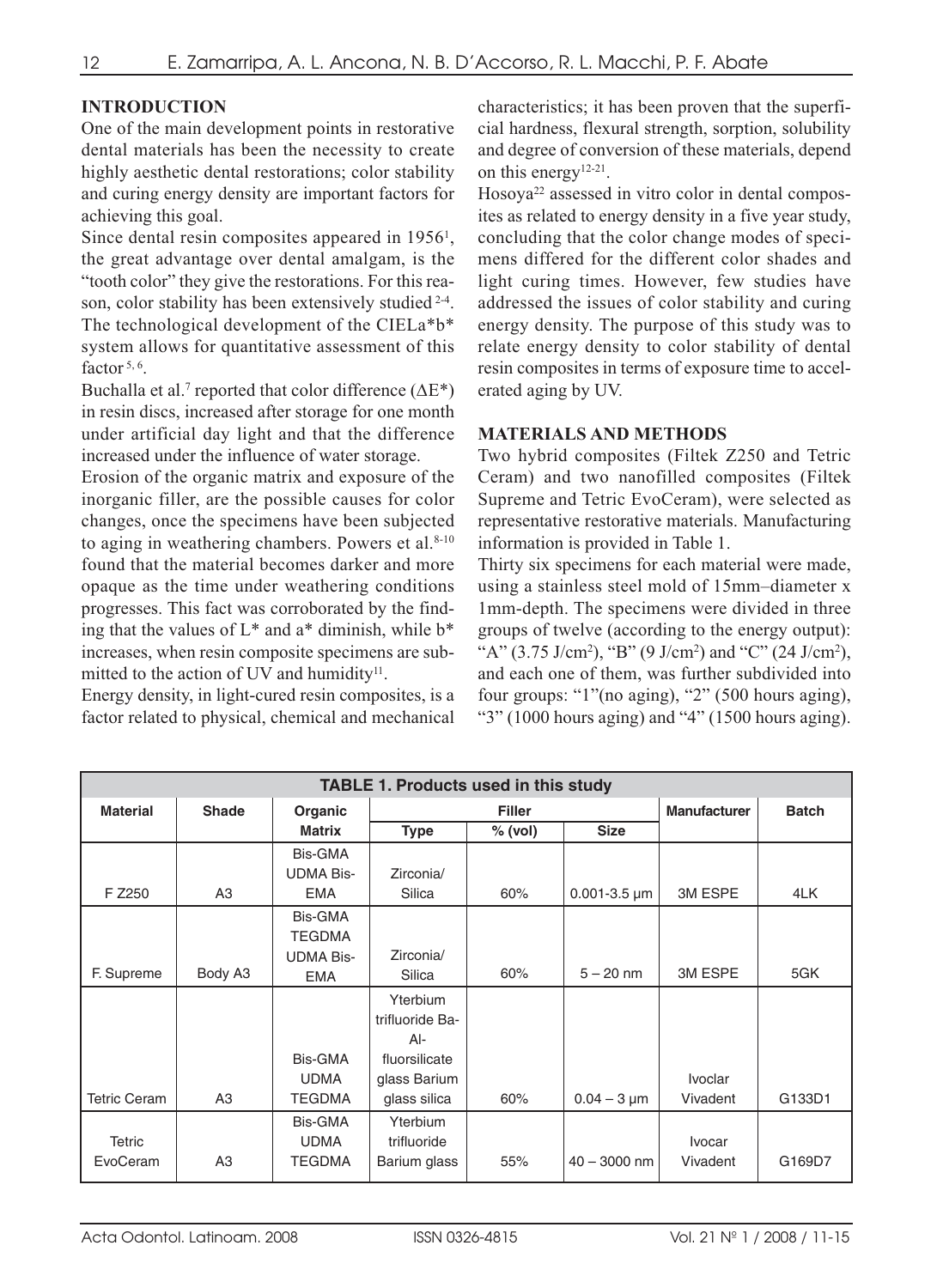| <b>TABLE 2. Reference values</b> |                                |      |        |       |  |  |
|----------------------------------|--------------------------------|------|--------|-------|--|--|
| <b>Material</b>                  | Energy<br>[J/cm <sup>2</sup> ] | ı*   | $a^*$  | $b^*$ |  |  |
| <b>Tetric Ceram</b>              |                                | 67,2 | $-2,5$ | 15,8  |  |  |
| $F. Z - 250$                     |                                | 59,7 | $-1,1$ | 9.9   |  |  |
| F. Supreme                       |                                | 55,5 | 0,4    | 10,8  |  |  |
| <b>Tetric EvoCeram</b>           |                                | 61,9 | $-1.1$ | 10.9  |  |  |

After the mold was filled with the resin composite paste, a glass slide covered with a polyethylene sheet was applied to remove excess. This sheet remained on the material while light-polymerization was performed, using a commercial halogen unit (Spectrum 800 Denstply Caulk, Milford, DE, USA) at a current voltage kept constant by means of an automatic stabilizer. Before curing each specimen, the intensity of light irradiation was verified with a digital radiometer (Cure Rite Model # 800 EFOS Incorporation Williamsville USA). The cure was performed according to ISO 4049/7.12 and all the discs were prepared by a single operator.

Composite discs were placed in a weathering chamber (Accelerated Weathering Tester, model QUV/Basic, Q-Panel Lab. Products Cleveland, Ohio USA), using fluorescent tubes UVB 313 with a maximum peak of 313 nm and to 100% of relative humidity, applying a cycle of 4 hours of ultraviolet radiation at 60°C and 4 hours of vapor condensation at 40°C. Each subgroup was exposed for the previously described times. After that, specimens were polished initially with abrasive paper 600 and finally with abrasive paper 1000.

Color was evaluated on a white background, using a spectrophotometer (Color-Eye 7000, Gretag-Macbeth LLC, New Windsor, NY, USA). Spectral reflectance values were recorded in a range of 360- 750 nm, with increases of 10 nm, and converted to CIELa\*b\* values. The total color difference  $(\Delta E^*)$ was calculated as follows:

$$
\Delta E^* = \sqrt{(\Delta L^*)^2 + (\Delta a^*)^2} + (\Delta b^*)^2
$$

Where:

 $\Delta E^*$  = Total color difference.

- $\Delta L^*$  = Difference of  $L^*$  values between reference and study specimen
- $\Delta a^*$  = Difference of  $a^*$  values between reference and study specimen
- $\Delta b^*$  = Difference of  $b^*$  values between reference and study specimen

| TABLE 3. Mean values and SD of $\Delta E^*$ |              |                                |                  |                  |                           |
|---------------------------------------------|--------------|--------------------------------|------------------|------------------|---------------------------|
| <b>Material</b>                             | Aging<br>[h] | Energy<br>[J/cm <sup>2</sup> ] | E*               | S.D.             | N                         |
| <b>Tetric Ceram</b>                         | 500          | 3,75                           | 2,3              | 0,8              | 3                         |
|                                             |              | 9                              | 1,9              | 0,8              | $\overline{3}$            |
|                                             |              | 24                             | 2,7              | 0,6              | 3                         |
|                                             | 1000         | 3,75                           | 2,9              | 0,3              | 3                         |
|                                             |              | 9                              | 3,1              | 0,2              | 3                         |
|                                             |              | $\overline{24}$                | 3,0              | $0,\overline{4}$ | $\overline{3}$            |
|                                             | 1500         | 3,75                           | 3,6              | $_{0,3}$         | $\overline{3}$            |
|                                             |              | 9                              | 3,2              | 0,2              | $\overline{3}$            |
|                                             |              | 24                             | 3,5              | 0,4              | 3                         |
| Z-250                                       | 500          | 3,75                           | 2,0              | 0,5              | $\overline{3}$            |
|                                             |              | 9                              | 1,7              | 0,2              | 3                         |
|                                             |              | $\overline{24}$                | 2,4              | 0,3              | 3                         |
|                                             | 1000         | 3,75                           | 1,6              | 0,3              | 3                         |
|                                             |              | 9                              | 2,2              | 0,4              | 3                         |
|                                             |              | 24                             | 2,1              | 0,4              | 3                         |
|                                             | 1500         | 3,75                           | 3,1              | 0,4              | 3                         |
|                                             |              | 9                              | 3,9              | 0,3              | $\overline{3}$            |
|                                             |              | 24                             | 3,1              | 0,4              | 3                         |
| F. Supreme                                  | 500          | 3,75                           | 2,8              | 0,3              | $\overline{3}$            |
|                                             |              | 9                              | 2,5              | 0,1              | 3                         |
|                                             |              | $\overline{24}$                | 2,6              | 0,5              | $\overline{3}$            |
|                                             | 1000         | 3,75                           | 3,6              | 0,2              | 3                         |
|                                             |              | 9                              | 3,2              | 0,1              | $\overline{3}$            |
|                                             |              | $\overline{24}$                | 3,4              | 0,2              | $\overline{3}$            |
|                                             | 1500         | 3,75                           | 5,8              | 0,3              | 3                         |
|                                             |              | 9                              | $\overline{5,2}$ | 0,5              | $\overline{\overline{3}}$ |
|                                             |              | 24                             | 5,8              | 0,4              | 3                         |
| T. EvoCeram                                 | 500          | 3,75                           | 4,0              | 0,1              | 3                         |
|                                             |              | 9                              | 3,7              | 0,5              | $\overline{3}$            |
|                                             |              | 24                             | 2,9              | 0,4              | $\overline{\overline{3}}$ |
|                                             | 1000         | 3,75                           | 6,1              | 0,3              | $\overline{3}$            |
|                                             |              | 9                              | 5,0              | 0,5              | $\overline{3}$            |
|                                             |              | $\overline{24}$                | 6,0              | $\overline{0,3}$ | $\overline{\overline{3}}$ |
|                                             | 1500         | 3,75                           | 6,0              | 0,3              | $\overline{3}$            |
|                                             |              | 9                              | 6,2              | 0,1              | 3                         |
|                                             |              | $\overline{24}$                | 6,9              | 0,6              | 3                         |

For each material the average of subgroup B1 (9 J/cm2 and no aging) was taken as the reference value, as described in Table 2.

Analysis of variance was used to evaluate the effect of the experimental variables (energy density, time of aging and material) on  $\Delta E^*$  (P<.05). Correlation and lineal regression were performed to determine the possible relationship among the variables. The subgroups "A1" and "C1" were eliminated for the statistical analysis, because the color stability was analyzed as a function of aging time.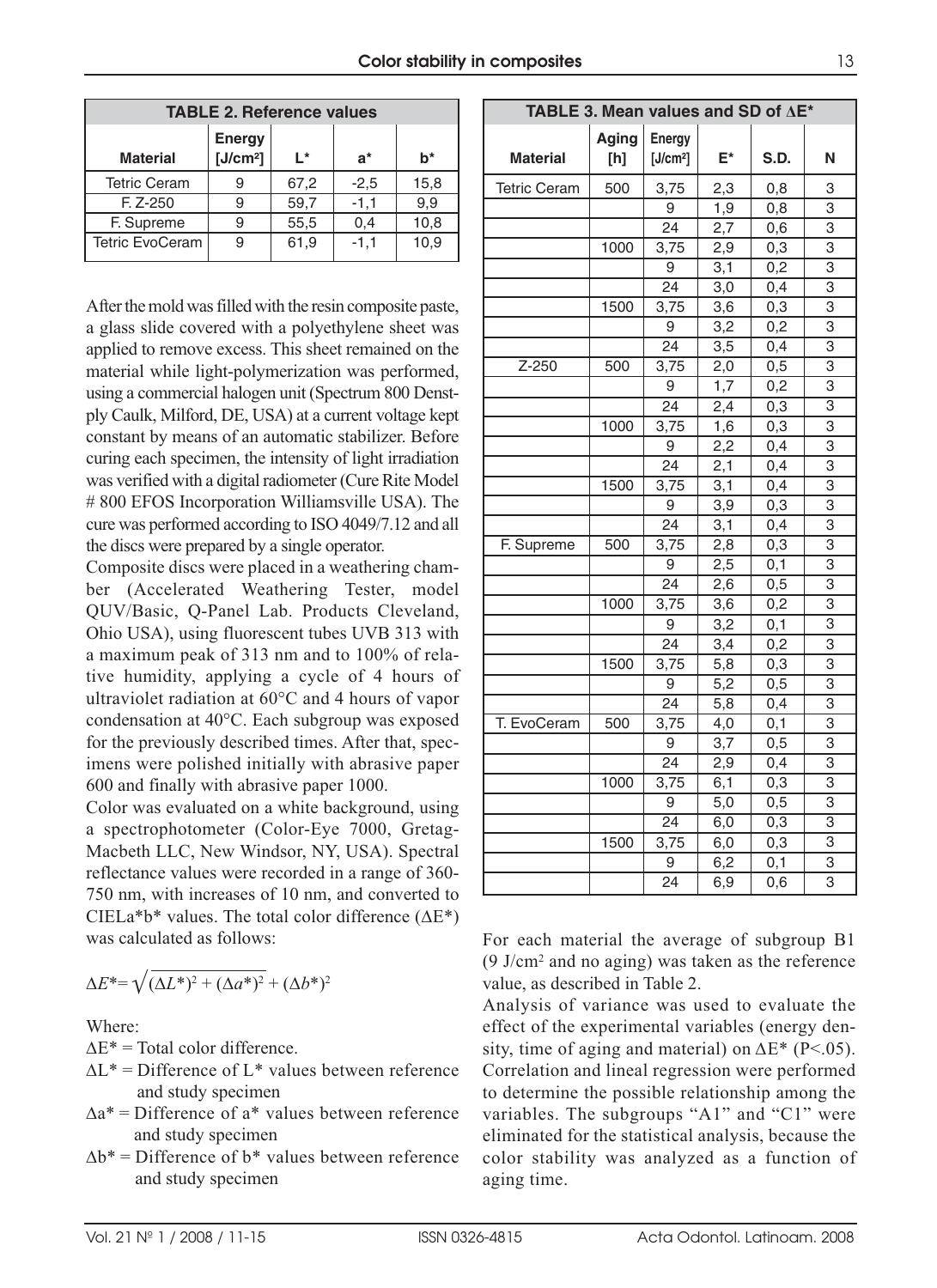| <b>TABLE 4. ANOVA for main factors</b> |     |               |       |      |  |
|----------------------------------------|-----|---------------|-------|------|--|
|                                        | DF  | <b>Mean</b>   | F     |      |  |
| <b>Factor</b>                          |     | <b>Square</b> |       | Р    |  |
| <b>MATERIAL</b>                        | 3   | 39,7          | 267,7 | 0,00 |  |
| <b>AGING</b>                           | 2   | 38,7          | 260,9 | 0.00 |  |
| <b>ENERGY</b>                          | 2   | 0,5           | 3,1   | 0.05 |  |
| MAT*AGI                                | 6   | 3,7           | 24,7  | 0,00 |  |
| MAT*ENE                                | 6   | 0,3           | 2,0   | 0.08 |  |
| AGI*ENE                                | 4   | 0,1           | 0,8   | 0,53 |  |
| MAT*AGI*ENE                            | 12  | 0,6           | 4,0   | 0,00 |  |
| Error                                  | 72  | 0,1           |       |      |  |
| Total                                  | 108 |               |       |      |  |

| <b>TABLE 6. Correlation between aging</b><br>time and $\Delta E^*$              |    |      |      |        |  |  |
|---------------------------------------------------------------------------------|----|------|------|--------|--|--|
| <b>Correlation</b><br>R <sup>2</sup><br><b>Material</b><br>N<br>р<br>coeficient |    |      |      |        |  |  |
| <b>Tetric Ceram</b>                                                             | 27 | 0,71 | 0,50 | < 0.05 |  |  |
| $F. Z - 250$                                                                    | 27 | 0,72 | 0.52 | < 0.05 |  |  |
| F. Supreme                                                                      | 27 | 0,93 | 0.87 | < 0.05 |  |  |
| <b>Tetric EvoCeram</b>                                                          | 27 | 0,86 | 0.74 | < 0.05 |  |  |

### **RESULTS**

Table 3 lists arithmetic means and standard deviations for  $\Delta E^*$  results. No statistical significance (P= 0.05) was found for the effect of energy density, but significant differences  $(P<0.01)$  were found among materials and aging times (Table 4).

Non significant interaction between material and energy density allowed us to include all materials in Tukey's test. Statistically significant differences were observed among the groups analyzed (Table 5). The correlation analysis (Table 6) showed that the aging time influenced  $\Delta E^*$  significantly for each material. Fig. 1 reflects the behavior of ΔE\* throughout aging time, taking the filler size as a factor.

# **DISCUSSION**

The reference values obtained in this study can be compared with the values observed at first sight. Tetric Ceram is the clearest material while Filtek Supreme is the darkest with  $L^*$  values of 67.2 and 55.5 respectively. Other studies<sup>7, 23</sup> that used a similar methodology to obtain ΔE\* do not exhibit significant differences with the values obtained in this study.

### **ACKNOWLEDGEMENT**

This study was supported by grants from the Autonomous University of the State of Hidalgo, Mexico, and the University of Buenos Aires, Argentina.

| <b>TABLE 5. Difference of <math>\Delta E^*</math></b><br>between aging groups |    |     |     |    |  |  |
|-------------------------------------------------------------------------------|----|-----|-----|----|--|--|
| Aging [h]<br>N<br>3<br>2                                                      |    |     |     |    |  |  |
| 500                                                                           | 36 | 2,6 |     |    |  |  |
| 1000                                                                          | 36 |     | 3,5 |    |  |  |
| 1500                                                                          | 36 |     |     | 4. |  |  |
| Significance                                                                  |    |     |     |    |  |  |
| Tukey test $\alpha = 0.05$                                                    |    |     |     |    |  |  |



*Fig. 1: Behavior of ΔE\* including filler size as a factor.*

Color stability was similar in all the materials used in the present study before degradation by UV, in agreement with other authors who reported that the aging time is directly proportional to  $\Delta E^*$ <sup>6, 9, 11</sup>. However, the fact that no statistically significant differences were found between different energy density groups suggests that the hypothesis should be rejected. Thus, under the conditions of this study, the energy density is not a decisive factor in color stability.

Paravina et. al.<sup>11</sup> determined a  $\Delta E^*$  value of 3.3, as a perceptible change in color. Employing this parameter, and in agreement with the data presented in graph 1, nanofilled materials would change more quickly than hybrid materials. It is known that color changes under UV are the result of degradation products in the organic matrix $9,10$ . The pre-polymers included in nanofilled materials might facilitate the early appearance of these products. For this reason, it is important to carry out further investigation on this aspect.

### **CORRESPONDENCE**

Dr. Juan Eliezer Zamarripa Calderón Volcán del Jorullo # 418 Col. San Cayetano, Pachuca de Soto Hidalgo, México (42084) E-mail: eliezerz@uaeh.reduaeh.mx